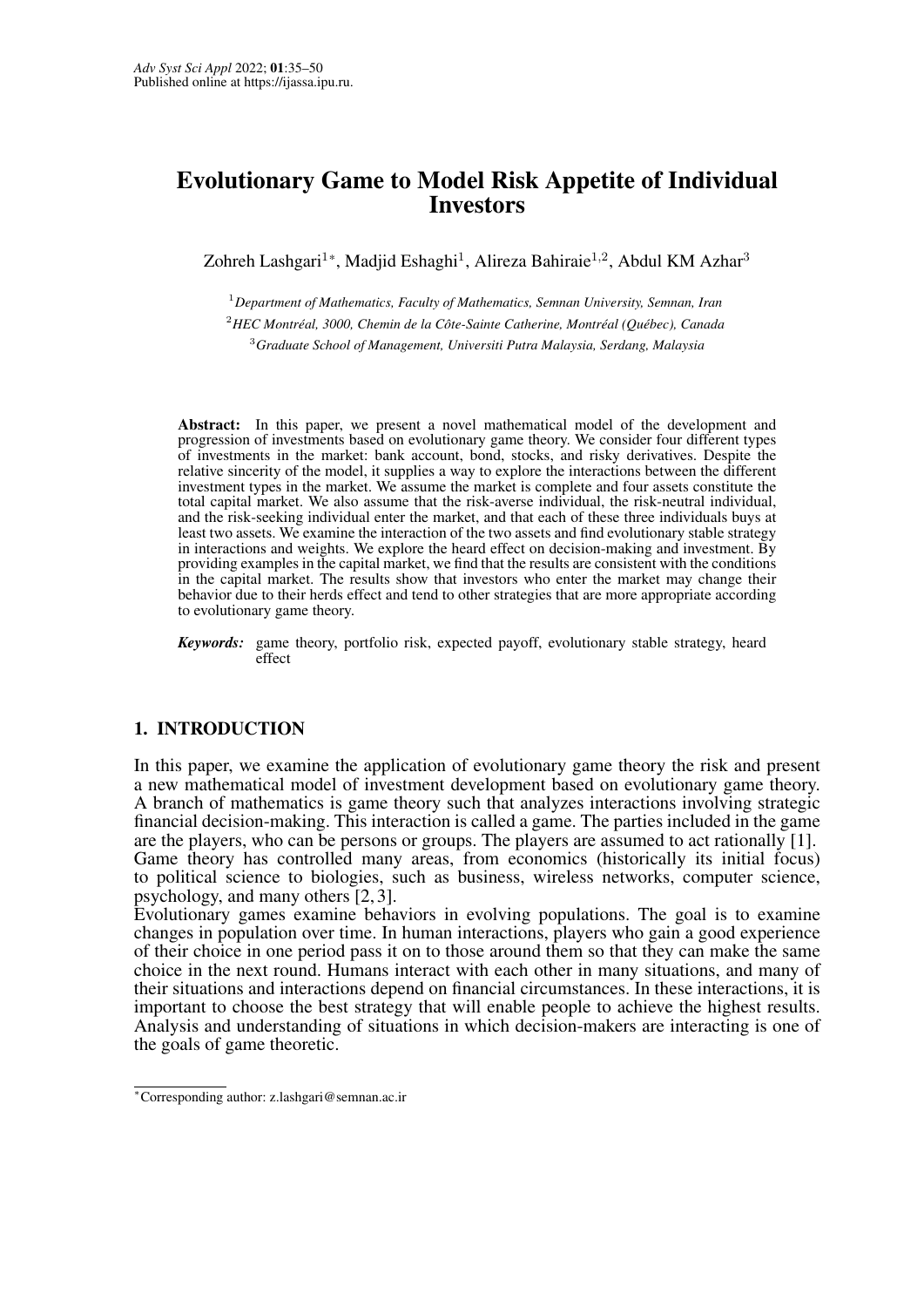Risk attitude is a concept of decision theory and allows individuals to determine their preferences from identified risks. Game theory helps solve risk problems and risk management. Game theory is combined with risk management theory to capture any opportunity that a business can turn the risk into opportunity. Game theory for managers dealing with a huge amount of data can be an alternative perspective that they can view the process of solving hard problems. Some studies have shown how game theory helps managers to solve problems, manage risks and make strategic decisions. Financial risk is the possibility of losing money on an investment or business activity and is a type of risk that can lead to the loss of capital for investors. Risk analysis supports game theory by providing various possibilities. Methods and concepts of game theory can be effective in improving risk analysis. Also, risk analysis and game theory are complementary [\[4\]](#page-13-3).

Investors have different and complex behaviors due to interaction with each other. If we have a solution for their behavior when entering the market and their behavior is predictable, then other people can choose the best strategy when entering the market and investing and have a more successful investment. Given that investors have different preferences, in this article, we are looking for a solution to be able to predict the behavior of these investors using evolutionary game theory in the market and express the best strategy for them. In this article, we answer the following questions in the capital market:

- Which strategy investors choose based on their behavior in the capital market?
- In the capital market, which strategy for investors is an evolutionary stable strategy?
- Why do investors tend to pursue this evolutionary stable strategy?
- Is it possible to predict the behavior of investors in terms of their type in the capital market?

There are models for people's risk appetite using game theory. The model presented in this article for investors' risk appetite is a complete, logical, and close to a reality model. Because if we compare this model with the Nash model, we will see that each investor has chosen his strategy based on his opinion, but in the proposed model, each investor inherently has his own strategy and we know that in the real world people are inherently risk-seeking, neutral-risk, and risk-averse, so this model makes more sense. Also, in Nash model, players represent real players, but in our model, players (investors) represent players who are randomly selected from the population, and because the risk appetite of investors in a population is examined, so our model which expresses the choice of investors in the population is a model close to reality. Therefore, our model shows this correct choice. Nash model does not pay much attention to the mechanism of change over time, but our model examines changes in representative population strategy over time. Also, in Nash model, equilibrium is obtained, but in the proposed model, we obtain ess, which is the more general state of Nash equilibrium. Comparing this model with the Nash model, we found that this model is an efficient model to examine the risk appetite of investors and provide the best strategy in the population of investors, and this model can be used to predict the behavior of investors and express their optimal strategy.

#### 2. LITERATURE REVIEW

Evolutionary game theory is one of the important theories. Numerous studies and researches in the field of evolutionary games have been done by scientists and researchers. We will review some of the most important of these researches. Evolutionary Game Theory began with an article by Price and Maynard Smith [\[5\]](#page-13-4). Evolutionary Game Theory (in short EGT) has burgeoned into a base of computational biology and mathematical [\[6](#page-13-5)[–8\]](#page-13-6). The mathematical foundations of game theory experienced a revival when Price and Maynard Smith revolved their attention to Evolutionary Game Theory. Maynard Smith coined the term Evolutionary Stable Strategy (in short ESS), to mean a move (or play) that would assure the type of animal that wields it an evolutionary advantage over their rival, with the meaning that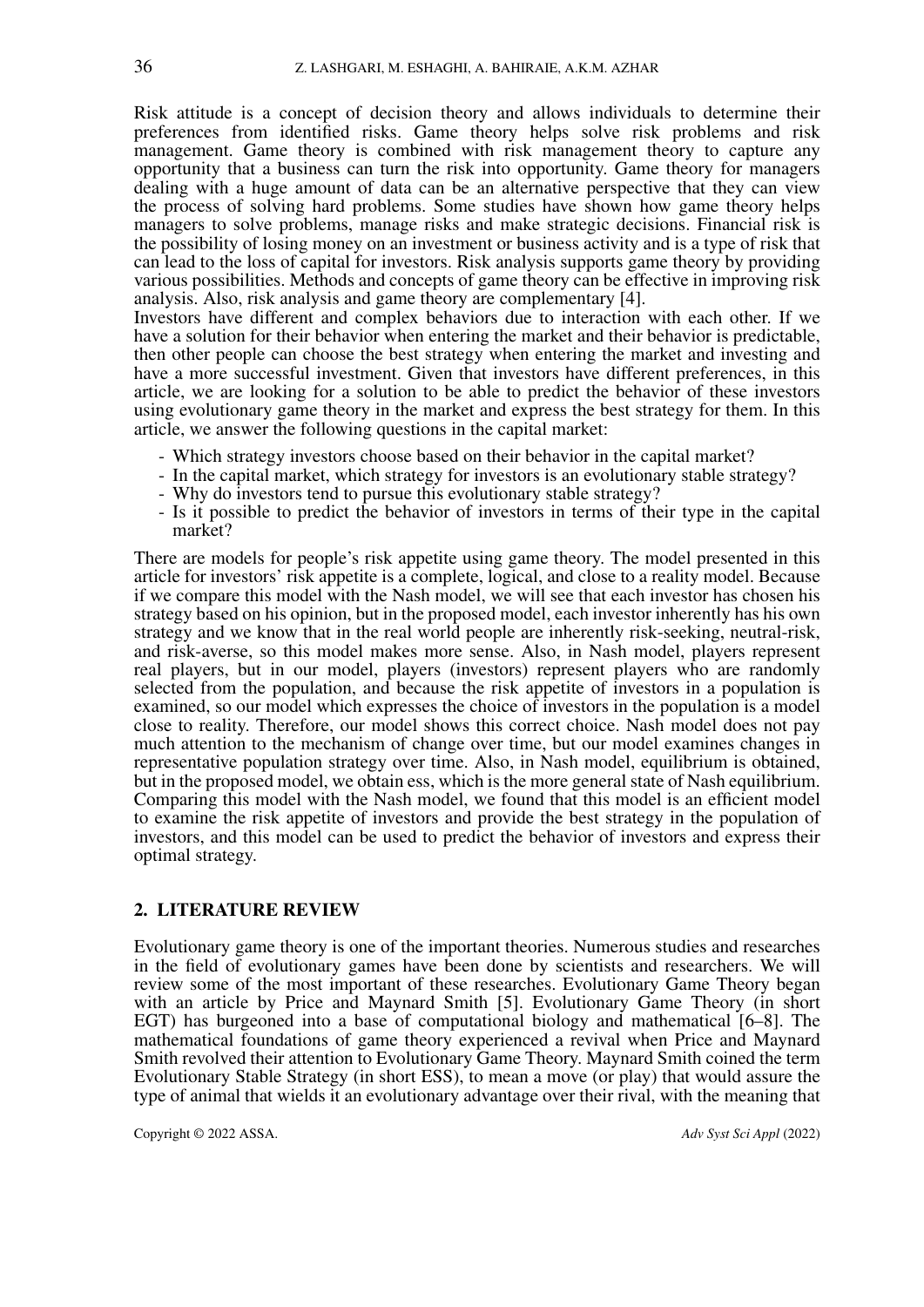the Evolutionary Stable Strategy can not ever be extinct [\[9\]](#page-13-7).

Using the basic tools in hand, continuous-trait game theory can be clearly extended to model evolution under situations of disruptive choice and nonequilibrium population dynamics, stochastic environments, speciation, coevolution, and others. Multitude models applying these tools to evolutionary ecology and coevolution have been developed in the past two decades. Trait evolutionary game theory and new applications are important in biological issues [\[10\]](#page-13-8).

In the basic description of altruistic behaviors in Darwinian evolution, evolutionary game theory has helped. It has in turn become of interest to sociologists, anthropologists, philosophers, and economists. Evolutionary game theory is used in many areas, including sociology, economic, anthropology, social networks political science, and social sciences [\[11,](#page-13-9) [12\]](#page-13-10). In 1990 "An Evolutionary Game Theory Model for Risk-Taking" was published by S Ellner and A Shmida S Ellner and A Shmida in 1990 in a paper entitled "An Evolutionary Game Theory Model for Risk-Taking" published [\[13\]](#page-13-11). In 1998, the financial applications of game theory were proposed by Franklin Allen and Stephen Morris. In this study, it is stated that traditional financial theory based on the assumptions of symmetric information and complete and competitive markets has provided many insights [\[14\]](#page-13-12). Using theory of game, risk analysis can be based on values of benefit or preferences which the objects can supply rather than subjective probability. Furthermore, it can also be used in settings where statistical data is unavailable. This may expand the appropriateness and quality of the overall risk analysis process.

An article was written by James Raneke in 2009 on a game theory formula that discusses decision-making in terms of uncertainty and risk. The game environment is examined to decide in terms of uncertainty and risk for a general set of issues. The method is demonstrated using the assumptions governing future oil prices and environmental degradation to evaluate long-term investment options [\[15\]](#page-14-0).

In 2011, Rajabandari and Snekkenes published an article entitled "Using Game Theory for Private Risk Analysis: A Basic Insight". In this paper, the authors state that with the advancement of information technology, there is a growing risk of privacy due to the widespread use of identity information. This article discusses some of the key issues surrounding the use of game theory in privacy risk analysis. Using game theory, risk analysis can be based on preferences or profit margins [\[16\]](#page-14-1). The results and reasoning of game theory have overshadowed economic theory widely used in other behavioral and social sciences. Also, it is widely used in economic decisions and other gaming situations that involve risk coalition game theory for security risk management. This paper examines the possibility of cooperation between the autonomous departments of an organization with dependent security assets or vulnerabilities to reduce overall security risks. A coalition game has been formed to model the possibilities of cooperation in these sectors based on their positive and negative interdependencies. The proposed game forms a framework that allows us to examine how an organization can maximize its overall profitability through collaboration between its various departments [\[17\]](#page-14-2).

In 2012, Farshchi wrote an article about finding the dominant strategy for risk in incomplete play discussed. He argued that game theory reasoning exists in economic theory and is widely used in other social and behavioral sciences, and that it is widely used in decision-making about economic behavior and other risk-playing conditions. The paper proposes a flawed multiplayer information system using a dominant risk strategy for decision-making. Finally, it discusses the operation of the strategy [\[18\]](#page-14-3).

In 2013, an article on financial markets and evolutionary beliefs was published by Ellis Jovini, Clotilde Knop, and Yannick Wyt [\[19\]](#page-14-4). 2016 Financial risk of supply chain of small and medium enterprises based on evolutionary game theory by Cheng Zhang Checked out. This article examines the game between commercial banks and corporate supply chains. And examines the stability of the balance between it Zhang.

In 2018 "An Evolutionary Game Model for Behavioral Gambit of Loyalists: Global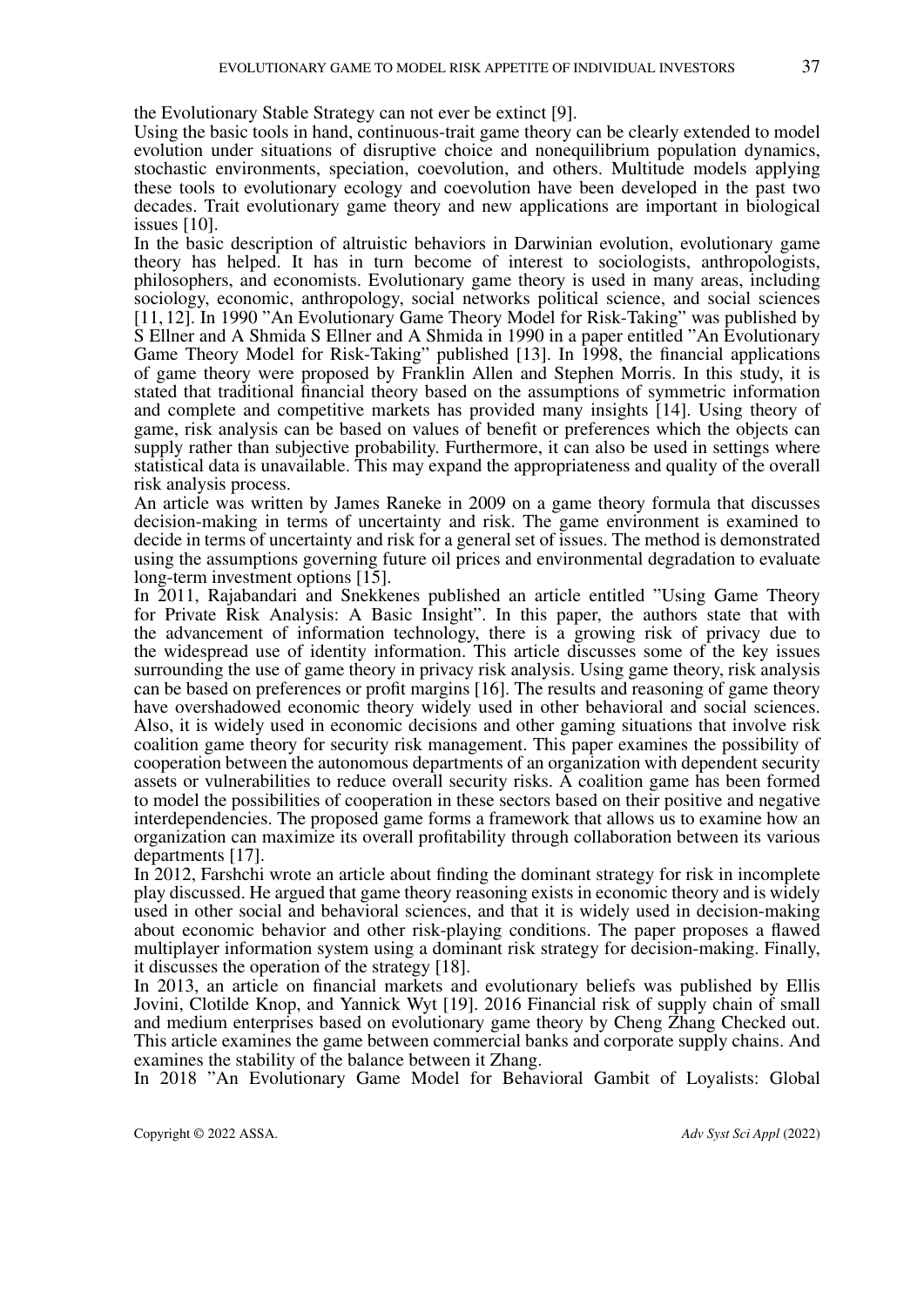Awareness and Risk-Aversion" published by E Alfinito, A Barra, M Beccaria, and A Fachechi [\[20\]](#page-14-5). In 2018, Ashkan Hafezalkotob published an article entitled "Market Risk and Uncertain Demand in the Supply Chain". The paper argues that uncertainty in market demand poses a significant risk to retailers who supply the market, and that retailers' risk-aversion behavior toward risk may have changed over time. Considering a supply chain including the manufacturer and the retail population, the authors intend to examine how the retail population evolves toward risky behaviors. The purpose of this study is to evaluate the effects of producer wholesale selling price on retailers' sustainable evolutionary strategy. A supply chain with a population of risk-averse and neutral risk retailers is examined. The wholesale pricing strategy is determined by a manufacturer who acts as a leader, while the retailers who make quantitative decisions act as the leader. To model this situation, Kornot dual equilibrium approach and evolutionary game theory have been used [\[21\]](#page-14-6). In 2018, "Evolutionary Game Dynamics for Financial Risk" was studied. In the same year, Zhi Li, Guanghao Jin, and Shen Duan conducted a study on global supply chain performance based on EGT. They wrote the evolutionary game between the main player in the supply chain and, using replicator dynamics, developed an ESS for the game. The authors used evolutionary game theory to model the performance of supply chain members in a financial risk environment. The results of this study showed that in high financial risk, the cooperation strategy is a sustainable evolutionary strategy for both producers and suppliers [\[22\]](#page-14-7).

Game theory has a lot of applications in the business world. In 2019, a book entitled "Introduction to Derivative Securities, Financial Markets and Risk Management" was written by Jarrow and Chatterjea. This book explores the interest rates on derivatives, stocks, options, trade, financial engineering, futures markets, futures, and other issues [\[23\]](#page-14-8).

In 2020, an article entitled "Heterogeneity in Evolutionary Games: An Analysis of Risk Perception" was written by Marco A. Amaral and Marco A. Javarone. Which examines the relationship between cooperation and heterogeneity. The approach of this modeling is based on the framework of evolutionary game theory [\[24\]](#page-14-9). "The Evolutionary Game of Stakeholders ' Coordination Mechanism of New Energy Power Construction PPP Project: A China case" was released by L Gao and ZY Zhao in 2020. In this study, government, investors, and the general public have established a relationship with multiple dynamic public-private partnership (PPP) play. The authors first developed a three-dimensional game model consisting of government, investors, and the people based on evolutionary game theory. In the second stage, they study the three-way evolution of strategic behaviors with a system dynamics model. Finally, the effect of changes in key factors in behavioral strategies was studied and the results showed that the three parties eventually reach equilibrium and the benefits of the project are at their highest at this time and the three parties achieve a win-win situation. Also, the security factor plays a vital role in choosing the overall strategy. Public choice is affected not only by its own income and expenditure, but also by the amount of compensation promised by the government and the amount estimated by the investor [\[25\]](#page-14-10).

In 2021, an evolutionary game theory model for the relationship between financial regulation and financial innovation was proposed by Hui An, R Yang, X Ma, and S Zhang. This paper builds an evolutionary game model for simulating financial regulation and financial innovation to analyze sustainable equilibrium strategies between financial institutions and regulators. The article also uses US macroeconomic financial data [\[26\]](#page-14-11).

## 3. EVOLUTIONARY GAME THEORY (EGT)

EGT be created as an application of the mathematical theory of games to biological content, arising from the awareness that frequency-dependent fitness establishes a strategic aspect to evolution.

The attention among scientists and scholars in theory with detailed biological roots derives from three facts. First, the evolution process by evolutionary game theory require not be biological evolution. Evolution can, in this situation, often be understood as cultural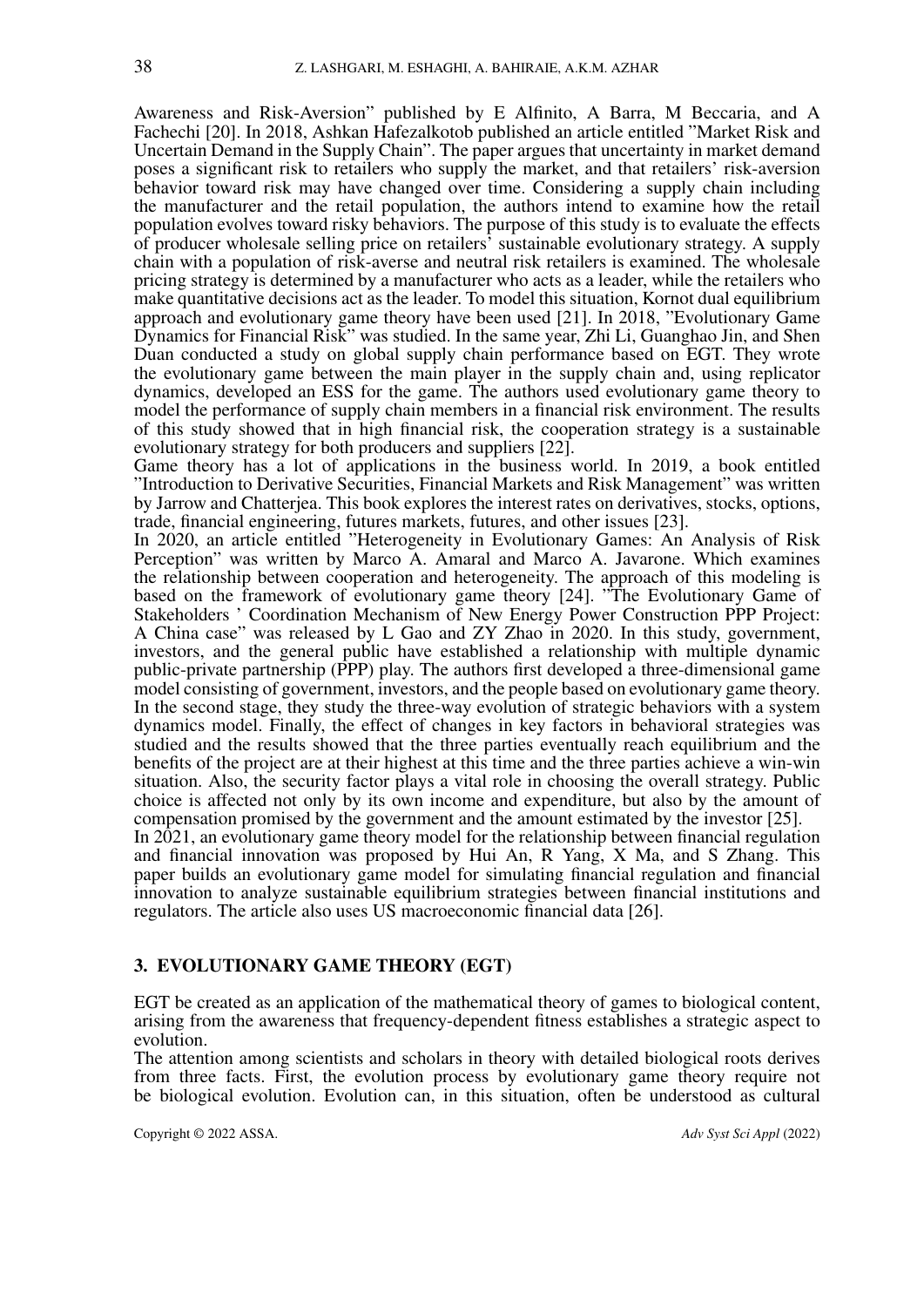evolution, where this refers to changes in norms and beliefs over time. Second, the rationality suppositions underlying evolutionary game are in lots categories more appropriate for the modelling of social systems than those suppositions underlying the classical game theory. Third, EGT, as a clearly dynamic theory, supplies an important factor missing from the classical theory.

EGT has been used to describe a large number of aspects of human behavior. Evolutionary games have important unrealized potential for modeling substantive economic issues [\[11\]](#page-13-9). Evolutionary game theory is used in different sciences, such as social dilemmas, economic, sociology, and anthropology [\[27,](#page-14-12) [28\]](#page-14-13).

The beginning of evolutionary game theory can be dated to the definition of an evolutionarily stable strategy (ESS) by Price and Maynard Smith. In certain populations, all individuals be possible have the same strategy phenotype. Such a strategy is called to be an ESS if that strategy cannot be replaced, or invaded by any other strategy through natural selection. In the EGT, the concept of evolutionary stable strategy is a population in which all those who play this strategy are resistant to the invasion of a group of mutant persistent.

Function u represents a player 's payoff. In short, the following definition is given:  $\alpha$  is an (ESS) such that:

For each  $\beta \neq \alpha$ , there are some  $\varepsilon' \in (0,1)$ , which may depend on  $\beta$ , such that: for all  $\varepsilon \in (0, \varepsilon')$ 

$$
u(\alpha, \varepsilon \beta + (1 - \varepsilon)\alpha) > u(\beta, \varepsilon \beta + (1 - \varepsilon)\alpha). \tag{3.1}
$$

That is,  $\alpha$  is (ESS) if, after mutation, non-mutants are more successful than mutants, in which exposition mutants cannot invade and will eventually get extinct.

## 4. PORTFOLIO OPTIMIZATION MARKOWITS APPRCACH

In financial affairs, Markowitz model-put forward by H.Markowitz is a portfolio optimization model, this model helps in the option of the most efficient portfolio by studding various possible portfolios of the given securities. Markowitz made the following hypothesizes:

Risk of a portfolio is established on the variability of returns from the said portfolio. An investor is risk-averse. An investor would like to increase consumption. The investor's utility function is increasing and concave, due to his risk aversion and consumption preference. Examination is based on the alone period model of investment. An investor either maximizes his return for the minimum risk or maximizes his portfolio return for a given level of risk. An investor is rational in nature.

A portfolio that gives maximum return for a given risk, or minimum risk for given return is an efficient portfolio. Therefore, portfolios are Thus, portfolios are chosen as follows:

An investor will prefer from the portfolios that have the same return, the portfolio with lower risk. And the investor will prefer the portfolios that have the same risk level from the portfolio with a higher rate of return. Because he is a reasonable investor, he tends to be more profitable, and because he is a risk averse, he tends to take less risk.

For choice of the best portfolio, the risk-return preferences are studied. An investor who is highly risk-averse will hold a portfolio on the lower left hand of the frontier, and an investor who is not too risk-averse will select a portfolio on the upper portion of the frontier [\[29,](#page-14-14) [30\]](#page-14-15).

## 5. PROSPECT THEORY

First Allais, researchers noticed that expected utility theory (in short EUT) doesn't sufficiently explain decision-making under risk.

The leading alternative to expected utility theory, prospect theory, supposing that individuals appraise gains differently from losses:a gain profit persons less than a loss of the same size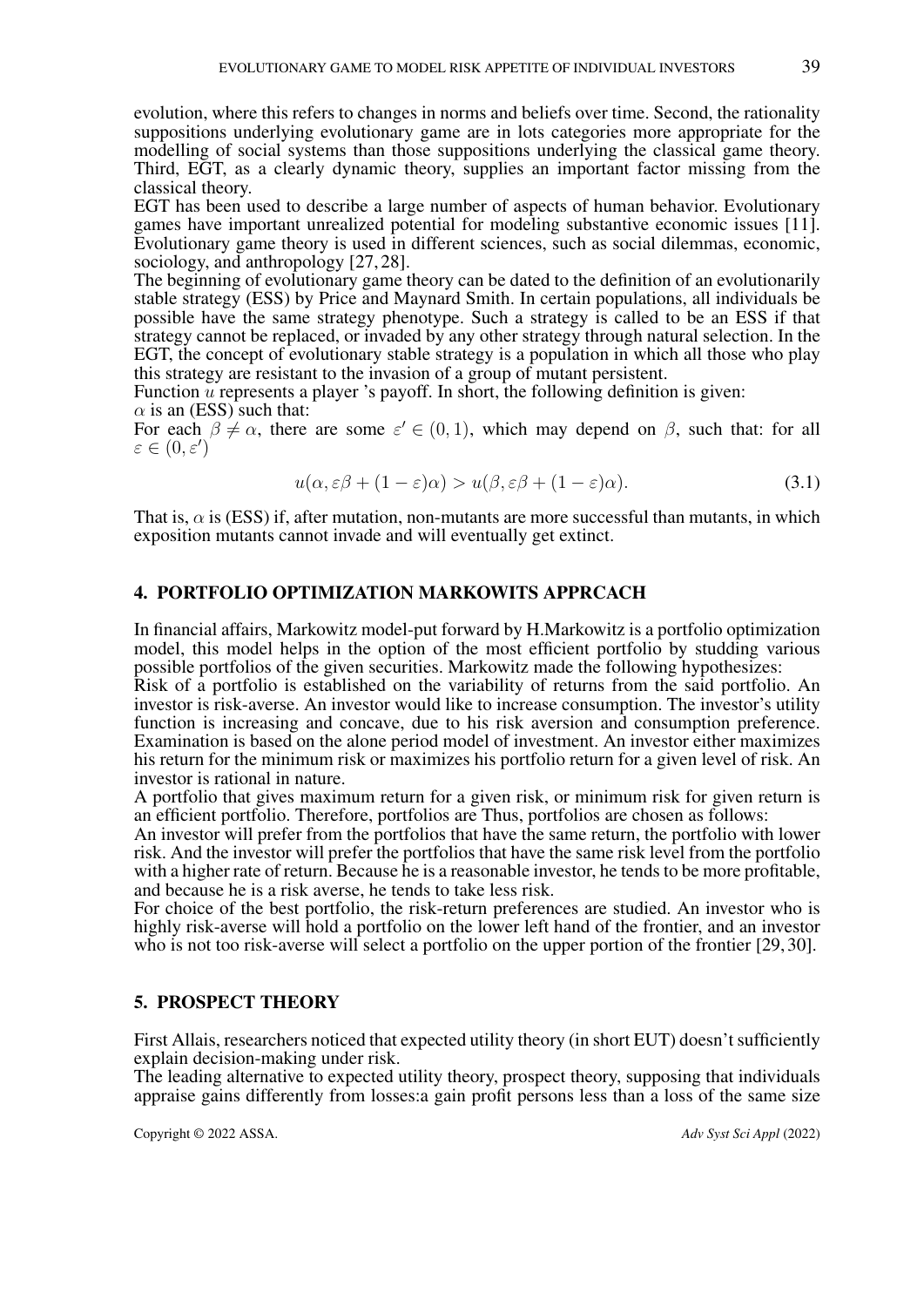benefits them.

On the other hand, the weights that a person attributes to outcomes of risky decisions do not coincide with the probabilities of the respective outcomes. This probability weighting typically leads to over weighting of low probabilities and under weighting of high probabilities.

One of economics theory is the prospect theory that improved by Amos Tversky and Daniel Kahneman. It challenges EUT, improved by Oskar Morgenstern and von Neumann.

It is the founding theory of behavioral finance and of behavioral economics, and comprises one of the first economic theories created using experimental manners. Founded on results from regulated studies, it explains how persons appraise in an asymmetric mode their gain and loss perspectives.

For example, for some persons, the hurt from losing \$500 could just be paid back by the pleasure of \$1, 000. The prospect theory begins with the idea of loss aversion, an asymmetric form of risk aversion, from the observation that people react differently between potential losses and potential gains. Consequently, people make decisions founded on the potential losses or gain relative to their specific condition rather than in absolute terms: Facing a risky choice leads to profit, persons are risk-averse, appointing solving that lead to a lower expected utility but with a higher definiteness (function is concave). Facing a risky choice leading to losses, persons are risk-seeking, appointing solutions that lead to a lower expected utility as long as it has the ability to nullify losses (function is convex). These examples are so in contrast with EUT, which just considers options with the maximum utility. EUT has influenced the analysis of decision-making under risk.

Generally, it is accepted as a normative model of rational choice, and greatly applied as an illustrative model of economic behavior [\[31–](#page-14-16)[33\]](#page-15-0).

Consequently, it is supposed that all credible people would wish to obey the axioms of the theory, and that most people in factf do, most of the time [\[34,](#page-15-1) [35\]](#page-15-2).

The prospect theory probability value function  $v(r)$  and weight function  $\pi(p)$  [\[36\]](#page-15-3).

 $v(r)$  explicit formula is the value function of the prospect theory that is as follows [\[37\]](#page-15-4):

$$
v(r) = \begin{cases} (r - r_0)^{\alpha} & \text{if } r \ge r_0 \\ -\lambda (r_0 - r)^{\beta} & \text{if } r < r_0 \end{cases}
$$
 (5.2)

Where  $(r_i)$  mean return of asset i,  $(r_0)$  reference point,  $(\lambda)$  is positive value of risk and  $(-\lambda)$ is negative value of risk,  $\alpha$  and  $\beta$  are risk aversion coeffcients with respect to gains and losses respectively.

The prospect theory utility function can be written in terms of v and  $\pi$  as:

$$
PT_{U} = \sum_{s=1}^{S} \pi(P_{s})v(r_{s}) = \sum_{s=1}^{S} P_{s}v\left(\sum_{i=1}^{N} r_{si}w_{i}\right).
$$
 (5.3)

The parameters are as follows:

 $(P_s)$  the probability of scenario s,

- $(r_{si})$  the return of asset i in scenario s,  $i = 1, \ldots, N$ ,  $s = 1, \ldots, S$ ,
- $(w_i)$  the weight of asset i in the portfolio,  $w_i \geq 0$ ,
- $(S)$  the number of scenarios,
- $(r_i)$  mean return of asset i,

 $(r_0)$  reference point,

 $(N)$  the number of assets.

The diagram prospect theory is shown in Figure [5.1](#page-6-0) [\[37\]](#page-15-4).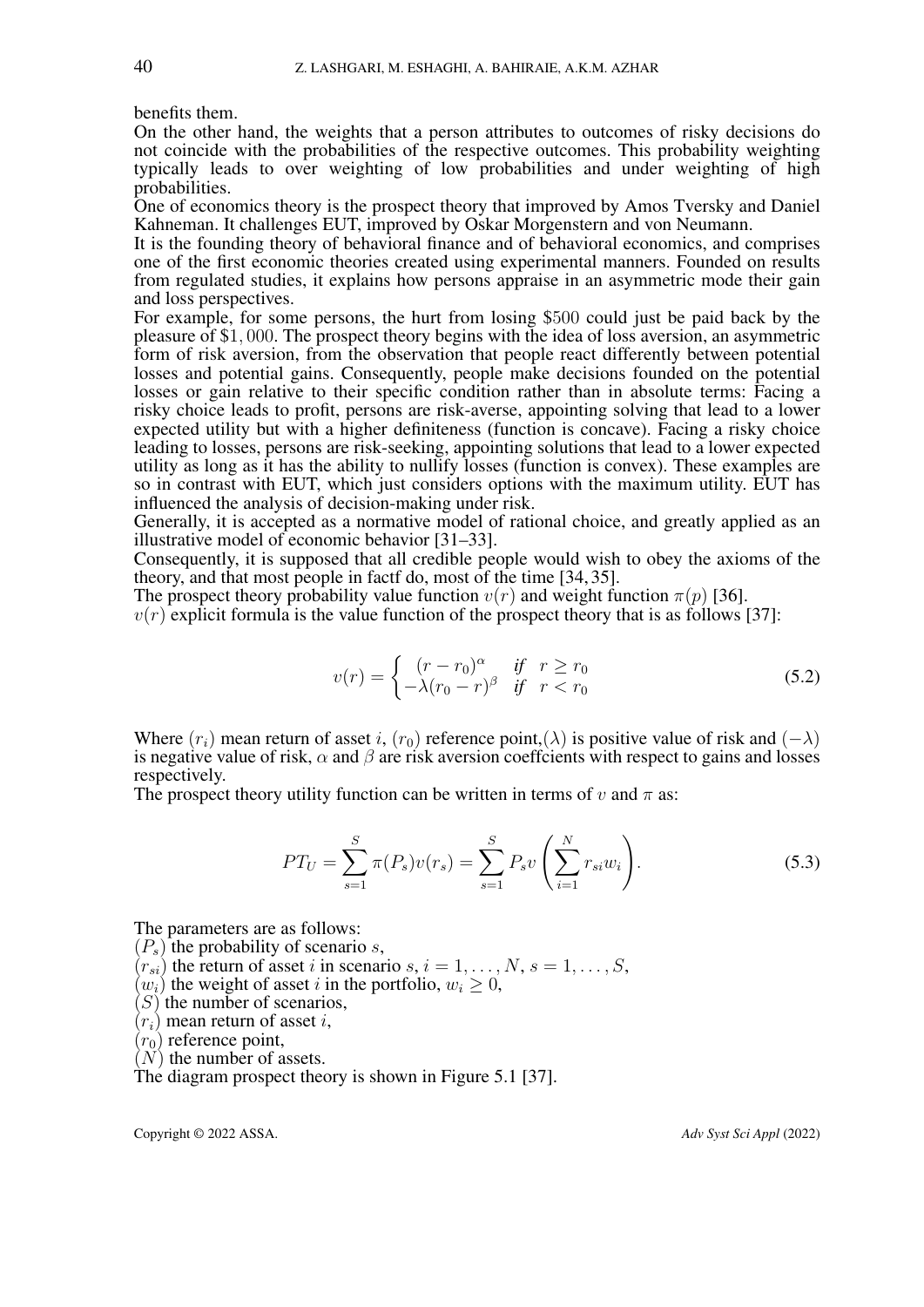<span id="page-6-0"></span>

Fig. 5.1. Prospect theory value function  $v(r)$  with  $\lambda = 2.25$  and  $\alpha = \beta = 0.88$ .

### 6. GAME THEORY AND PROSPECT THEORY

Extant research includes lots of effective applications of prospect theory, specially in insurance, finance, and betting markets.

However, prospect theory studies are similar in that the risk that people face is exogenous.

In lots of real-world conditions, contradiction, risk does not come from an exogenously given random device but rather is a result of the interaction of one person with others.

In developing the prospect theory model, show (I) a solution strategy for incorporating prospect theory into a dynamic game theoretic model and its empirical applicability to field data, (II) the usefulness of prospect theory in depicting people behavior, and (III) managerial connotations that result from using prospect theory over the more commonly used expected utility theory.

When we enter a game and play that game, payoffs are mostly given in monetary (and other similar) amounts. As Morgenstern and von Neumann observed, game theory has therefore to take into account the players preferences on uncertain and sure monetary outcomes of game. To incorporate prospect theory into a game theoretical framework, at first glance looks straightforward: the naive approach would be to transform the monetary outcomes via the value function and to transform actual probabilities for chance moves into experienced probabilities by implementing the probability weighting functions. This procedure mimics the technique one successfully applied when dealing with EUT.

Focusing on the theory of perspective, which is devoted to human behavior in risky financial decisions, the idea of the expected utility theory has been developed by adding psychological components that consider human behavior in the decision-making process. If we want to show the minimum risk in choosing a stock portfolio with a fixed return, with a behavioral approach versus the traditional Markowitz approach, we can impose a behavioral approach on the traditional approach. The reason for imposing behavioral characteristics on the theory of perspective is to minimize the risk with a certain level of income, in the matter of choosing a portfolio. According to the prospect theory portfolio selection problem looks as follows:

$$
Maximize PT_x = \sum_{s=1}^{S} P_s v \left( \sum_{i=1}^{N} r_{si} w_i \right).
$$
 (6.4)

Where  $(P_s)$  the probability of scenario s,  $(w_i)$  represents the weight of asset i in the portfolio,  $(r_{si})$  the return of asset i in scenario s.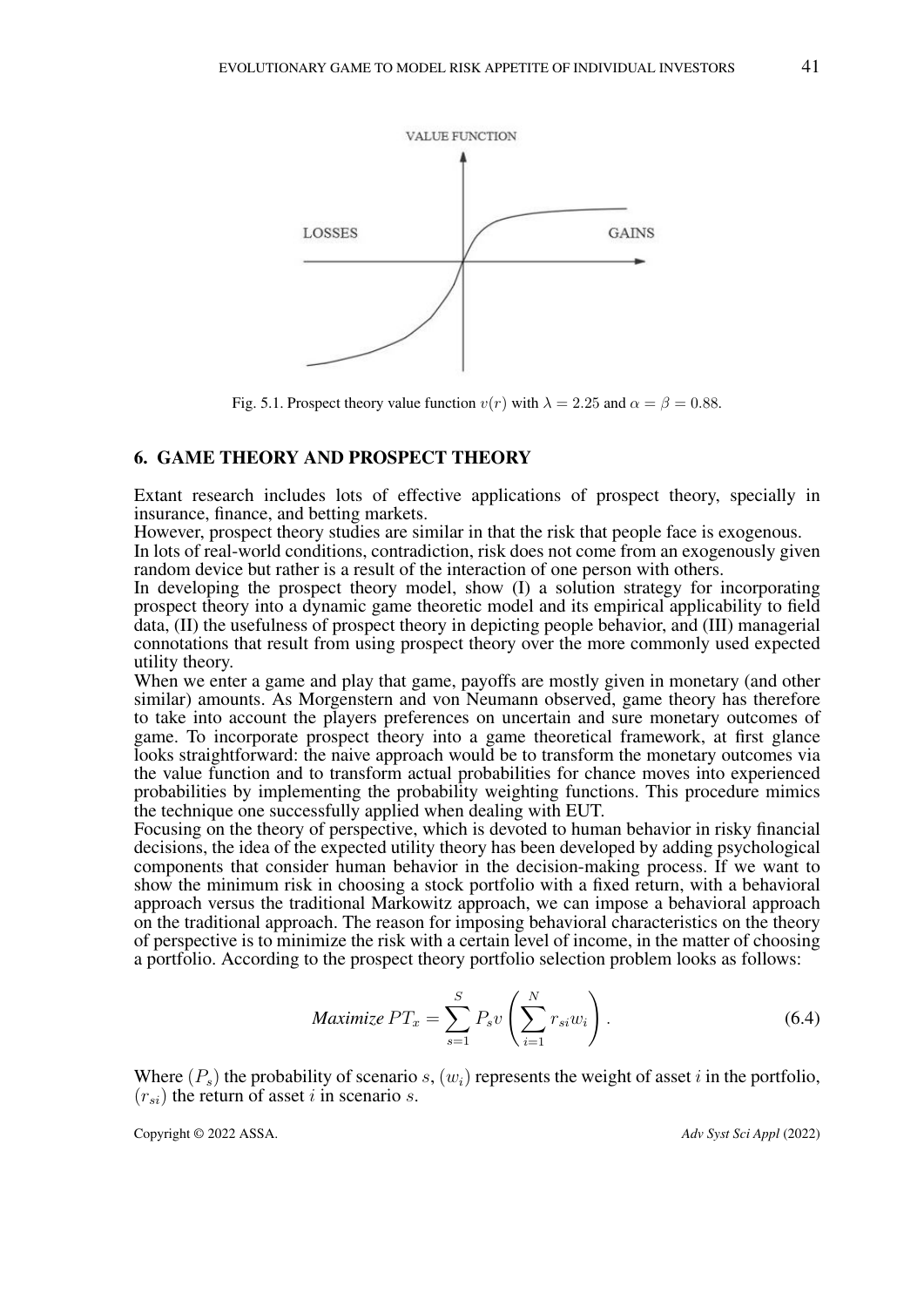Subject to the constraints

$$
\overline{r}(x) = \sum_{i=1}^{N} \overline{r}_i w_i \ge d,\tag{6.5}
$$

$$
\sum_{i=1}^{N} w_i = 1.
$$
\n(6.6)

$$
w_i \geq 0, \quad i = 1, \dots, N
$$

Where  $(w_i)$  represents the weight of asset i in the portfolio,  $w_i \geq 0$ , (d) represents the desirable level of return,  $(r_i)$  mean return of asset i.

## 7. NEW MODEL DEVELOPMENT

In this chapter, we examine the issue of people's risk appetite for investment and present this issue with the evolutionary game theory approach. Also, we develop a new model to investigate the investment strategies in real market. Our model includes a demonstration of real-world investment. Investors have different and complex behaviors due to interactions with each other. This diversity and complexity of investor behavior leads to a model in evolutionary game theory. This mathematical model is used to examine interactions between investors. We assume that three types person enter the market. Risk appetite reflects the willingness of investors to take risks. We express the preferences of investors using a level of risk that is acceptable to them. We denote the person whose behavioral preferences are risk-averse by  $p_1$ , person whose behavioral preferences are risk- neutral by  $p_2$ , and person whose behavioral preferences are risk-seeking by  $p_3$ .

The risk-averse agent prefers to play the strategy that takes the least risk. A risk-neutral agent only attempts to get the highest expected utility. A risk-seeking agent chooses to play the strategy that gives the highest payoff without taking the risk into account.

Suppose the x-axis represents income and the y-axis represents utility. The graph of the utility function of these individuals is shown in Figure [7.2.](#page-7-0)

<span id="page-7-0"></span>

Fig. 7.2. The utility of individuals who enter the market.

We assume there are four different investment types in the market which the players may invest with respect of risk and return of each asset and his own preferences. These are four assets which are: investment on a bank account, bond, stock, and risky derivatives.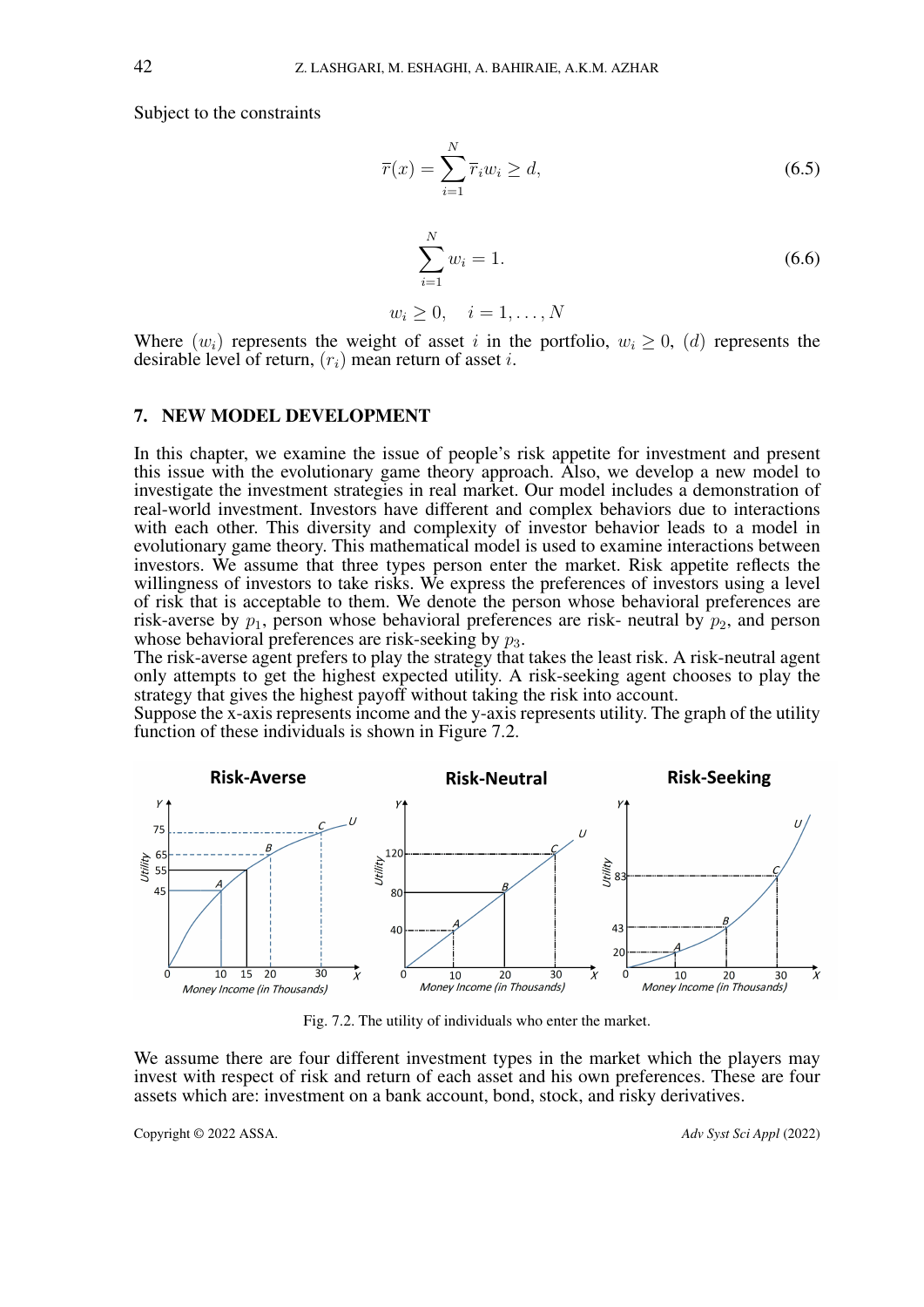We assume the market is a complete market and we assume that the assets on which the bank account, bond, stocks, and derivatives constitute the total capital market. The complete market occurs when all the assets are invested, and their behavior affects others. We consider that there are four types of assets in the market:

(a): Bank account

(b): Bond

(c): Stocks

(d): Risky derivatives

The weight of the various types of assets are denoted by  $A_a$ ,  $A_b$ ,  $A_c$ , and  $A_d$  respectively. The weights are satisfy

$$
\sum_{i=a}^{d} A_i = \text{unity},\tag{7.7}
$$

$$
0 \le A_i \le 1.
$$

The following relationship applies to all assets.

$$
\sum (A_i \times W_i) = \sum C_i. \tag{7.8}
$$

<span id="page-8-0"></span>Where  $C$  is the total capital of the individuals and can be defined. We will now set up costs and benefits for each type of asset. The notation and model parameters are summarized in Table [7.1.](#page-8-0)

|  |  |  | Table 7.1. Model parameters |
|--|--|--|-----------------------------|
|--|--|--|-----------------------------|

| symbol           | meaning                                                               |
|------------------|-----------------------------------------------------------------------|
| $A_a$            | weight of the bank account                                            |
| $A_b$            | weight of the bond                                                    |
| $A_c$            | weight of the stocks                                                  |
| $A_d$            | weight of derivative                                                  |
| $\mu$            | benefits of asset $i$                                                 |
| $\boldsymbol{r}$ | risk of asset $i$                                                     |
| $\overline{CP}$  | the cost of call price                                                |
| DP               | the cost of discounted price                                          |
| Eps              | the earning per share                                                 |
| $W_0$            | initial fitness                                                       |
| $W_X$            | net benefit for a given type of the investment $X \in \{a, b, c, d\}$ |

The concept of risk plays a key role in the financial market. Risk is the main pillar of decisionmaking for investment. Investors who start investing regardless of risk will make themselves in a loss-making situation. We consider this risk and show with  $r$ . Earning per share (Eps) is the earning obtained by each share stock.

Call price is the value at which a corporation can purchase and exercise preferred stock from its callable preferred derivating which shows the cost of call price with  $CP$ . Discount price is reduced prices or something being sold at a price lower than that item is normally sold for which shows with  $DP$ .

Asset a indicates the bank accounts which is the symptom of the minimax risky asset. Asset b indicates the bonds with the lowest investment risk and asset  $c$  is the stock with market fluctuations. Asset  $d$  is all the other types of risky derivatives which indicates the highest risk related investment in the market.

we have:

$$
r_a < r_b < r_c < r_d,\tag{7.9}
$$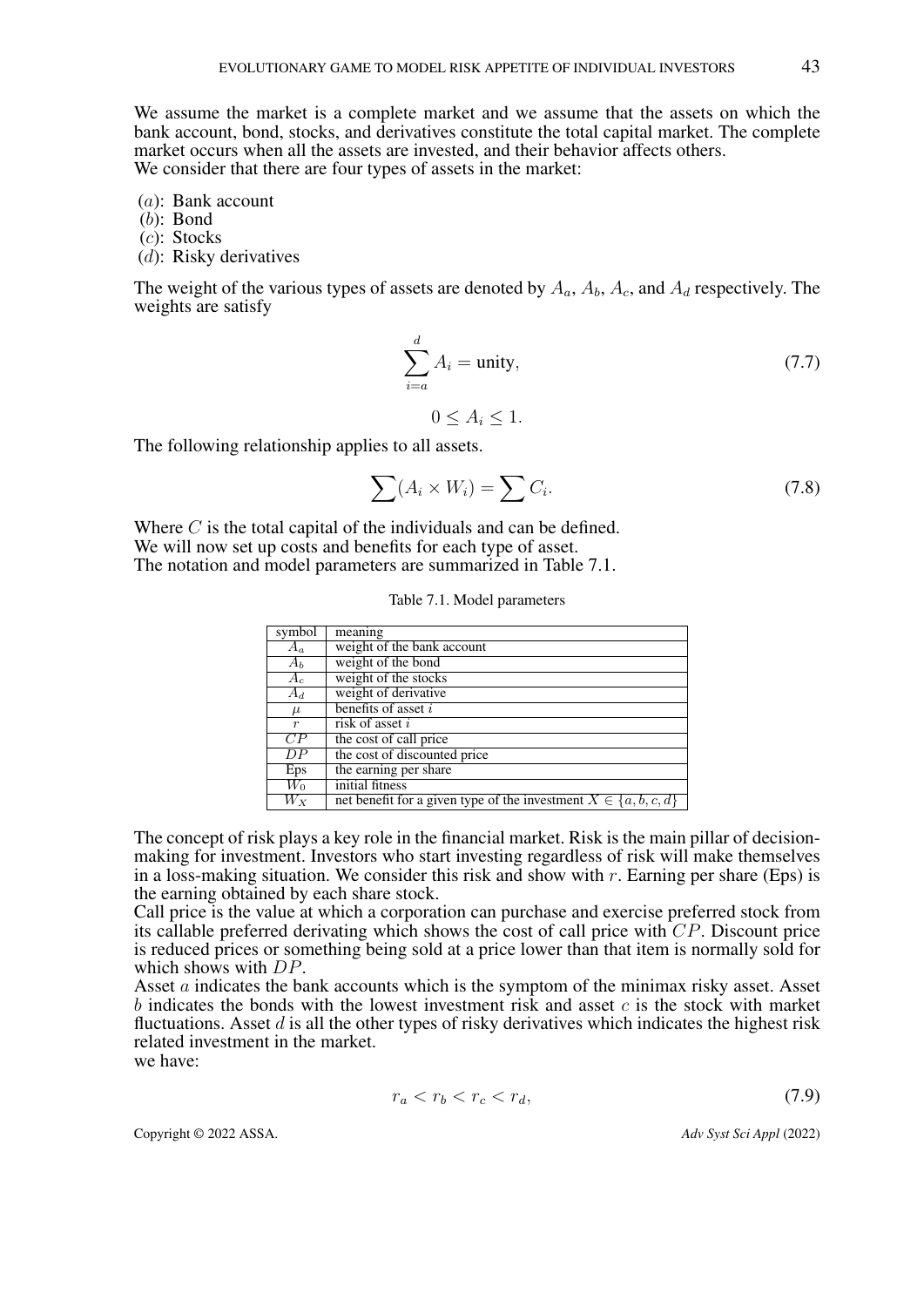And

$$
\mu_a < \mu_b < \mu_c < \mu_d. \tag{7.10}
$$

When the weight of the investment  $A_a$ ,  $A_b$ ,  $A_c$  and  $A_d$ , using the symbols in Table [7.1,](#page-8-0) the net benefits to each type of the investment are

$$
W_{A_a} = W_0 - DP + \mu(A_a + A_b) - r(A_a + A_b),
$$
  
\n
$$
W_{A_b} = W_0 - \text{Eps} + \mu(A_a + A_b + A_c) - r(A_a + A_b + A_c),
$$
  
\n
$$
W_{A_c} = W_0 - \text{Eps} + \mu(A_b + A_c + A_d) - r(A_b + A_c + A_d),
$$
  
\n
$$
W_{A_d} = W_0 - CP + \mu(A_c + A_d) - r(A_c + A_d).
$$
\n(7.11)

 $W_{A_a}$  reads the individual in the investment bank has the initial fitness  $W_0$ , pays the cost of discounted pric  $DP$ , receive benefits from investment in  $a$  and  $b$ , shown by the term  $\mu(A_a + A_b)$  and pays the cost of risk, shown by the term  $r(A_a + A_b)$ .

 $W_{A_b}$  reads the individual in the investment bond has the initial fitness  $W_0$ , pays earning per share Eps, receive benefits from investment in a, b, and c, shown by the term  $\mu(A_a + A_b + A_c)$ and pays the cost of risk, shown by the term  $r(A_a + A_b + A_c)$ .

 $W_{A_c}$  reads the individual in the investment stocks has the initial fitness  $W_0$ , pays earning per share Eps, receive benefits from investment in b, c, and d, shown by the term  $\mu(A_b + A_c + A_d)$ and pays the cost of risk, shown by the term  $r(A_b + A_c + A_d)$ .

 $W_{A_d}$  reads the individual in the investment stocks has the initial fitness  $W_0$ , pays the cost of call price CP, receive benefits from investment in c and d, shown by the term  $\mu(A_c + A_d)$ and pays the cost of risk, shown by the term  $r(A_c + A_d)$ .

<span id="page-9-0"></span>The payoff matrix between the different assets is shown in Table [7.2](#page-9-0) .

|   | $\it a$                         |                                    |                                         |                                    |
|---|---------------------------------|------------------------------------|-----------------------------------------|------------------------------------|
|   | $\mu-r$                         | $\mu(a+b) - r(a+b) - DP$           |                                         |                                    |
|   | $b \mid \mu(a+b) - r(a+b) - DP$ | $\mu-r$                            | $r-r(b+c)$<br>$\mu(b+c)$<br>$-DP$ – Eps |                                    |
|   |                                 | $\mu(b+c) - r(b+c)$<br>$-DP$ – Eps | $\mu-r$                                 | $\mu(c+d) - r(c+d)$<br>$-CP - Eps$ |
| a |                                 |                                    | $\mu(c+d) - r(c+d)$<br>$-CP - Eps$      | $\mu-r$                            |

Table 7.2. The payoff matrix

For example, in Table [7.2,](#page-9-0) the only payoff obtained is  $\mu - r$  when the asset a is interacting with another asset a, when an asset a is interacting with the asset b, the payoff is  $\mu(a + b)$  –  $r(a + b) - DP$ , when the asset a is interacting with another asset c The payoff is 0 because they are not interacting with each other, and similarly, when an asset  $a$  is interacting with the asset d, the payoff is 0.

## 8. EMPIRICAL APPLICATION

Assuming that the investors were three types: risk-averse individual, risk- neutral individual, and risk-seeking individual. We assume that one kind of individual enters the market from these three types of individuals.

And we assume that individuals purchase at least two assets. Assuming a risk-averse individual enters the market. This person only evaluates  $a$  and  $b$ . This person is not interested in investing in c and d because the person is risk-averse.

So, in this case, the bank account and the bond are interacting. In situations where bank account and bond are interacting, we are interested to know which is an evolutionary stable strategy. Meaning that we find evolutionary stable strategy in this interaction. But the condition ESS of such a situation is: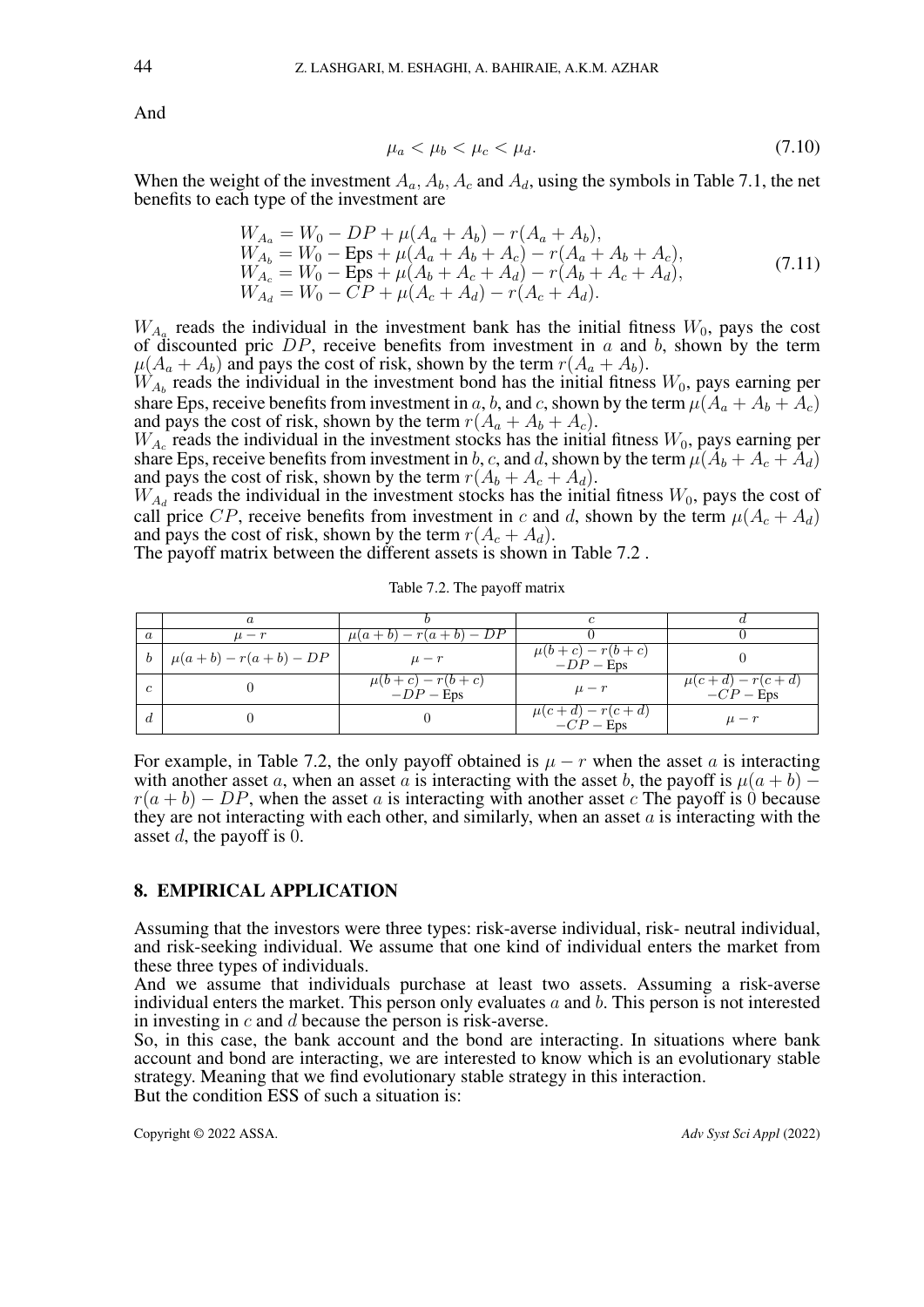$$
W_{A_a} - W_{A_b} = \text{Eps} - DP - \mu A_c + rA_c.
$$
 (8.12)

Recall that the net benefit from interaction (fitness) for the asset bank account is denoted by  $W_{A_a}$  and for the bond, by  $W_{A_b}$ . We have:

$$
W_{A_a} = W_{A_b}.\t\t(8.13)
$$

Then

$$
A_c = \frac{\text{Eps} - DP}{\mu - r}.\tag{8.14}
$$

As the risk-averse enters the market, equilibrium is  $c$  and investor prefers to choose  $c$ . This result is due to the herd effect. That is, there is a herd effect in the financial market when a group of investors ignores their own information and instead only follows the decisions of other investors.

So, in this situation, if every other risk-averse individual enters into the market, it will bring the same choice  $c$ , and therefore the whole population will choose this strategy. And this strategy is an ESS.

Assuming a risk-neutral individual enters the market. This person only evaluates b and c. And is not interested in investing in  $a$  and  $d$  because the person is risk-averse. Because assets  $a$ has low income and assets  $\bar{b}$  are high risk, the person is unwilling to choose them.

So, in this case, the bond and the stocks are interacting.

We will now find the conditions evolutionary stable strategy in interaction between bond and stocks.

But the condition ESS of such a situation is:

$$
W_{A_b} - W_{A_c} = \mu A_a - rA_a - \mu A_d - rA_d, \tag{8.15}
$$

$$
A_a = \frac{\mu A_d - r A_d}{\mu - r}.
$$
\n
$$
(8.16)
$$

Or

$$
A_d = \frac{\mu A_a - r A_a}{\mu - r}.\tag{8.17}
$$

As the risk-neutral individual enters the market equilibrium are a or d and investor prefers to choose a or d. In this case, the investor behavior changes due to the herd effect. That's mean, when a risk- neutral enters the market, it is influenced by the behavior of others, the best strategy for this individual is the choice of  $a$  or  $d$ , So chooses  $a$  or  $d$ .

Then  $a$  and  $d$  are mixed evolutionary stable strategy.

In the evolutionary game theory a situation where two or more types are best suited to one of the other types, mixed evolutionary stable strategy is called.

Assuming a risk-seeking individual enters the market. This person only evaluates  $c$  and  $d$ . Because the person is risk-seeking, this person is looking for higher incomes then is not interested in a and b.

So, in this case, the stocks and the risky derivatives are interacting.

Now find the conditions evolutionary stable strategy in the interaction between stocks and derivatives.

But the condition ESS of such a situation is:

$$
W_{A_c} - W_{A_d} = \mu A_b - rA_b + CP - Eps,
$$
\n(8.18)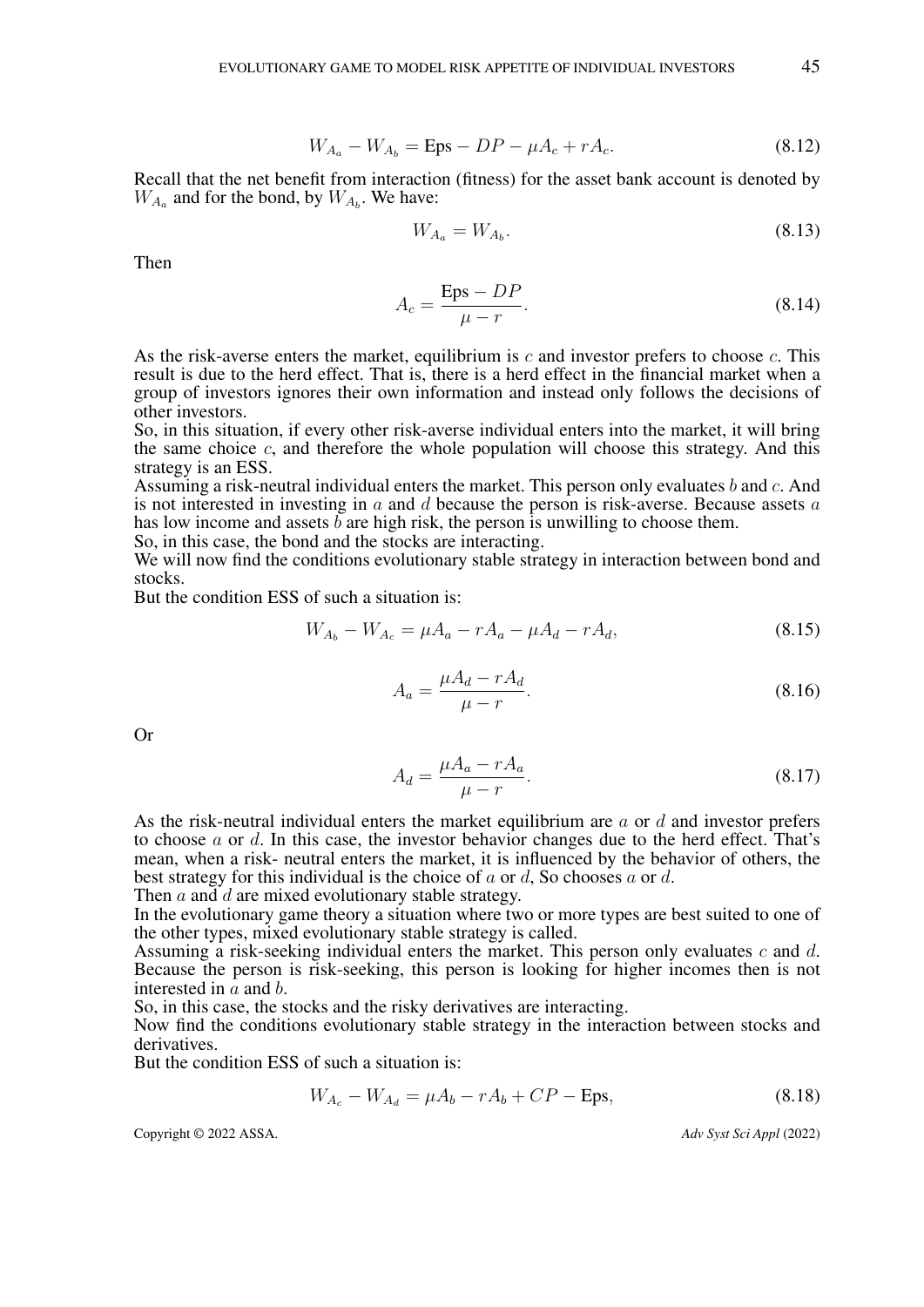$$
A_b = \frac{\text{Eps} - CP}{\mu - r}.
$$
\n(8.19)

As the risk-seeking individual enters the market, equilibrium is b and investor prefers to choose b. That is, in this group of investors ignore their information and change their behavior and instead follow only the decisions of other investors, so there is a herd effect in the financial market.

Many times in financial markets, as in our daily life, we parrot the decisions of predecessors, instead of analyzing available information and making our own decisions. This following the decision can lead to collective hysteria and investment calls may be influenced by these panicked conditions.

Each investor gets information (or signals) about how they should act. They also know the decisions of their predecessors, although they don't know the signs they received. Using this knowledge, each investor makes their own decision. But this unawareness of previous information can sometimes cause investors to disregard the signals they get in the here and now, and instead take in the same decisions as their predecessors.

So, in summary a herd effect exists in the financial market when a group of investors ignores their own information and instead only follows the decisions of other investors.

Some studies (such as herd behavior in financial markets, or daring to be different) treat this effect as an intraday phenomenon, which intuitively makes sense. Investors are much more likely to parrot others than to explicate the information they get when they have a few times to make investment decisions.

## 9. ILLUSTRATION RESULTS

In this section, we review the research findings and compare the findings with the market results by providing an example. The data are derived from the European average 10-year interest rate on financial derivatives [\[38\]](#page-15-5). Each investor is interested in the risk and return of his investments in the market economy.

In this example, we consider four assets  $a, b, c$ , and  $d$ . Asset  $a$  is considered in bank accounts and we consider it as a risk-free investment. For asset  $\alpha$  we consider the benefit to be 2, the risk of the asset to be 0.5 and the discount price  $(DPc)$  to be 4. Asset b is considered an investment on commodity. For asset  $b$  we consider the benefit to be 3.5, the risk of the asset to be 2 and discount rate to be  $(DR)$  to be 1.5. Asset c is considered investment on stocks and equity. For asset  $c$  we consider the benefit to be 4, the risk of the asset to be  $34$ and minimum Eps which is actually the lowest Eps in the stock market (min Eps  $d$ ) to be 1.5. Asset d is considered investment on FOREX (curvency exchang) and we considered as a high risk investment. For asset d we consider the benefit to be 6, the risk of the asset to be 4.5 and cost of call price  $(CP)$  to be 0.5.

<span id="page-11-0"></span>Consider Table [9.3](#page-11-0) for the assets.

| asset            | benefit $(\%)$ | risk        | weight | cost                  |
|------------------|----------------|-------------|--------|-----------------------|
| $\boldsymbol{a}$ | $\mu_a=2$      | $r_a = 0.5$ |        | $DP = 4$              |
|                  | $\mu_b = 3.5$  | $r_b=2$     |        | $3.5 = 2 + D R c$     |
| c                | $\mu_c=4$      | $r_c=3$     | $A_c$  | $3.5 = 2 + min$ Eps d |
| d                | $\mu_d=6$      | $r_d = 4.5$ |        | $CP = 0.5$            |

Table 9.3. Numerical examples

We assume that a risk-neutral individual enters the market in this case, according herd effect,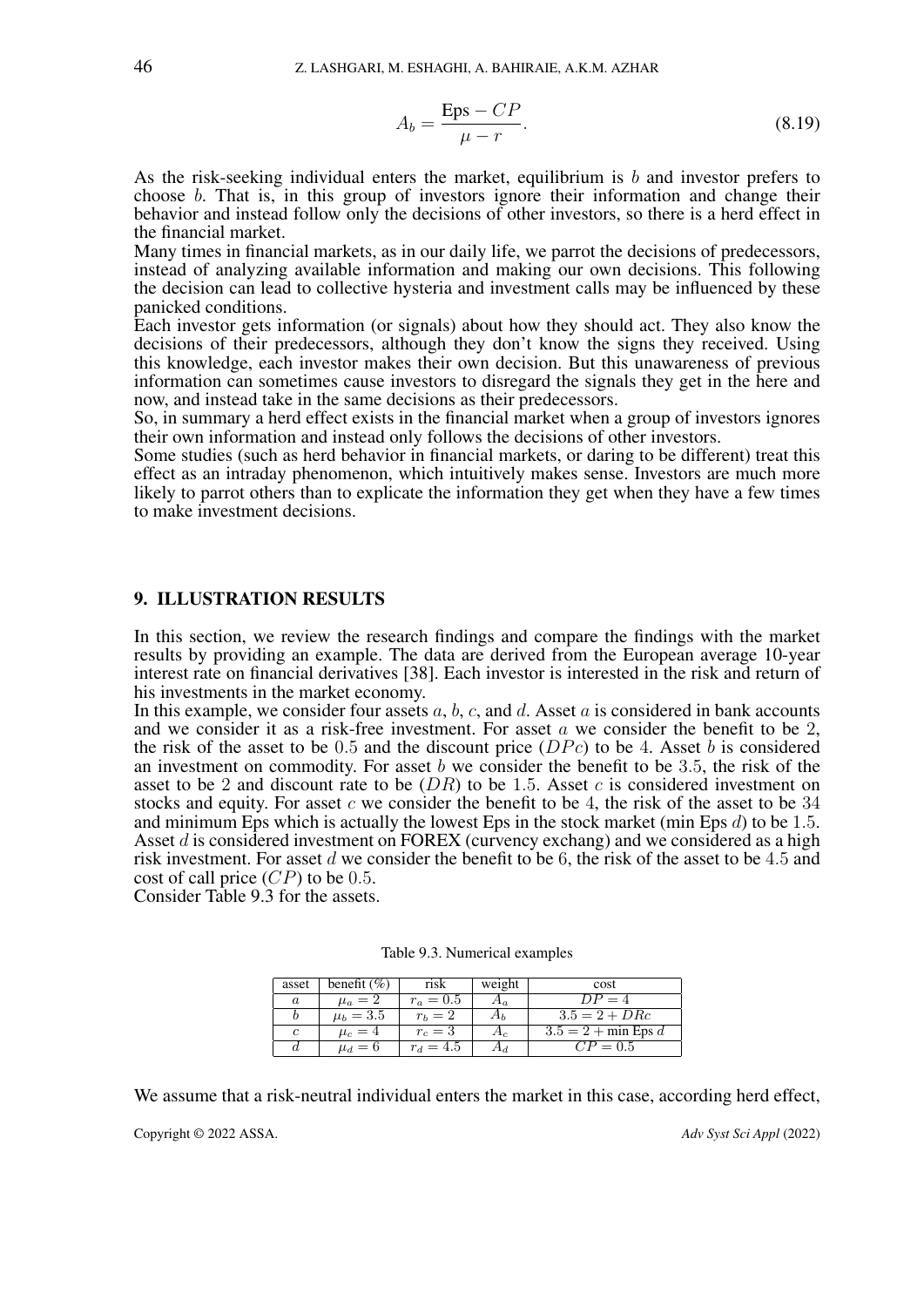investor behavior changes and prefers to choose  $A_a$  because

$$
A_a = \frac{\mu_d A_d - r_d A_d}{\mu_a - r_a} \to A_a = \frac{6(A_d) - 4.5(A_d)}{2 - 0.5}.
$$
 (9.20)

When a risk-neutral individual enters the market

$$
A_d = \frac{\mu_a A_a - r_a A_a}{\mu_d - r_d} \to A_d = \frac{2(A_a) - 0.5(A_a)}{6 - 4.5}.
$$
 (9.21)

Then we have:

$$
A_a = A_d. \tag{9.22}
$$

In this case, this person has two choices  $A_a$  or  $A_d$ , that is, we have a mixed evolutionary stable strategy. It is a strategy in which two strategies are permanently present. Finally, these two strategies become pervasive in the population with the type of risk-neutral behavior. On the other hand, when a risk-seeking individual enters the market according to herd effect,

investor behavior changes and prefers to choose  $A<sub>b</sub>$  and the whole population will go to this strategy and follow it because

$$
A_b = \frac{\text{Eps} - CP}{\mu_b - r_b} \to A_b = \frac{3 - 0.5}{3.5 - 2}.
$$
 (9.23)

Finally, this strategy becomes pervasive in the population with the type of risk-seeking. And when a risk-averse individual enters the market according to herd effect, investor behavior changes and prefers to choose  $A<sub>b</sub>$  because

$$
A_c = \frac{\text{Eps} - DP}{\mu_c - r_c} \to A_c = \frac{3 - 4}{4 - 3}.
$$
 (9.24)

Finally, this strategy becomes pervasive in the population with the type of risk-averse. In this example, when three individuals enter the market with different preferences and buy from the four assets on the market, we have the following result in the weight of the assets:

$$
\sum_{i=a}^{d} A_i = \text{unity.}
$$
 (9.25)

And in each interaction, investors tend to change their behavior because they are influenced by others experiences and prefer buying an asset that most people have bought. And as a result, this strategy is more appropriate than any other strategy, and the whole population will go to this strategy and follow it. This strategy is an ESS. The results presented in this numerical example correspond to real-world results (according to the herd effect) and therefore, this model is useful for investing and predicting investment results.

### <span id="page-12-0"></span>10. CONCLUSION

In this paper, we showed and analyzed a game-theoretical novel model of investments. We assumed the market is a complete market and the assets bank account, bond, stocks, and risky derivatives constitute the total capital market. Also, assumed that the risk-averse individual, risk-neutral individual and risk-seeking individual enter the market and each individual buys at least two assets. Using evolutionary game theory, we showed how each investor behaves according to their preferences when this investor enters to the market and which strategy is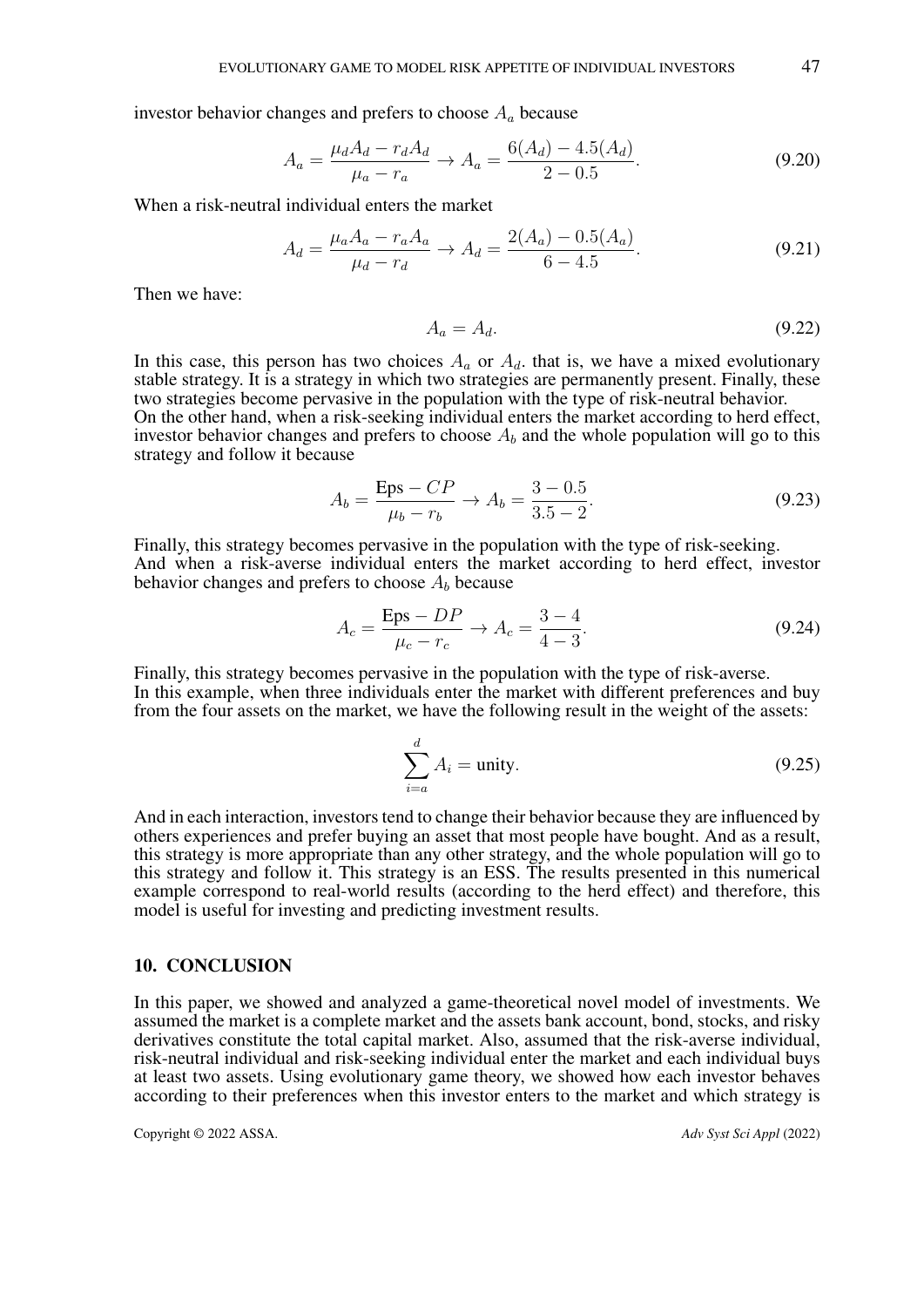an evolutionary stable strategy in the interaction between the two assets. We found that when risk-averse individual enters the market, two assets a and b are interacting, and  $A_c$  is an ESS. In this case, the investor behavior changes due to the herd effect and the whole population will go to this strategy. When risk-averse individual enters the market, it is influenced by the behavior of others and most people have invested in this asset.

When risk- neutral individual enters the market, two assets b and c are interacting, and  $A_a$ or  $A_d$  are mixed ESS. So, the investor behavior changes and most people have invested in these two assets. When risk-seeking individual enters the market, two assets  $c$  and  $d$  are interacting, and  $A_b$  is an ESS. In this case, the investor behavior has changed due to the herd effect and prefers to choose  $A_b$  and the whole population will go to  $A_b$ .

By giving an example, we find that the results are consistent with real-world results. Therefore, using the new model presented in this article, we can predict their choice when entering the capital market according to the type of behavior of investors and explain the reason for this choice according to the herd effect. Comparing the model presented in this article for investors' risk appetite and Nash model, we conclude that this model is a more complete, logical and close to a reality model.

#### **REFERENCES**

- <span id="page-13-0"></span>1. Jameson, K. (2014) Game theory and its applications. *Sr. Seraphim Gibbons Undergraduate Symposium. 30*.
- <span id="page-13-1"></span>2. Nie, P.-y., Matsuhisa, T., Wang, X. H., & Zhang, P.-a. (2014) Game theory and applications in economics. *Journal of Applied Mathematics*, 2014, 936192, [https://dx.doi.org/10.1155/2014/936192.](https://dx.doi.org/10.1155/2014/936192)
- <span id="page-13-2"></span>3. Halpern, J. Y. (2007) Computer science and game theory: A brief survey. *CoRR*, abs/cs/0703148.
- <span id="page-13-3"></span>4. Cox, L. A., Jr (2009) Game theory and risk analysis. *Risk Analysis: An International Journal*, 29, 1062–1068, [https://dx.doi.org/10.1111/j.1539-6924.2009.01247.x.](https://dx.doi.org/10.1111/j.1539-6924.2009.01247.x)
- <span id="page-13-4"></span>5. Smith, J. M. & Price, G. R. (1973) The logic of animal conflict. *Nature*, 246, 15–18, [https://dx.doi.org/10.1038/246015a0.](https://dx.doi.org/10.1038/246015a0)
- <span id="page-13-5"></span>6. Smith, J. M. & Smith, J. M. M. (1982) *Evolution and the Theory of Games*. Cambridge university press.
- 7. Axelrod, R. & Hamilton, W. D. (1981) The evolution of cooperation. *science*, 211, 1390–1396, [https://dx.doi.org/10.1126/science.7466396.](https://dx.doi.org/10.1126/science.7466396)
- <span id="page-13-6"></span>8. Weibull, J. W. (1997) *Evolutionary game theory*. MIT press.
- <span id="page-13-7"></span>9. Adami, C., Schossau, J., & Hintze, A. (2016) Evolutionary game theory using agent-based methods. *Physics of Life Reviews*, **19.** 1–26. theory using agent-based methods. Physics of Life Reviews, 19, [https://dx.doi.org/10.1016/j.plrev.2016.08.015.](https://dx.doi.org/10.1016/j.plrev.2016.08.015)
- <span id="page-13-8"></span>10. McGill, B. J. & Brown, J. S. (2007) Evolutionary game theory and adaptive dynamics of continuous traits. *Annu. Rev. Ecol. Evol. Syst.*, 38, 403–435, [https://dx.doi.org/10.1146/annurev.ecolsys.36.091704.175517.](https://dx.doi.org/10.1146/annurev.ecolsys.36.091704.175517)
- <span id="page-13-9"></span>11. Friedman, D. (1998) On economic applications of evolutionary game theory. *Journal of evolutionary economics*, 8, 15–43, [https://dx.doi.org/10.1007/s001910050054.](https://dx.doi.org/10.1007/s001910050054)
- <span id="page-13-10"></span>12. Newton, J. (2018) Evolutionary game theory: A renaissance. *Games*, 9, [https://dx.doi.org/10.3390/g9020031.](https://dx.doi.org/10.3390/g9020031)
- <span id="page-13-11"></span>13. Ellner, S. & Shmida, A. (1990) An evolutionary game theory model for risk-taking. In *Game Theory and Applications*, (pp. 377–379), Economic Theory, Econometrics, and Mathematical Economics, San Diego: Academic Press, [https://dx.doi.org/10.1016/B978-0-12-370182-4.50027-1.](https://dx.doi.org/10.1016/B978-0-12-370182-4.50027-1)
- <span id="page-13-12"></span>14. Allen, F. & Morris, S. (1998) *Finance Applications of Game Theory*. Citeseer.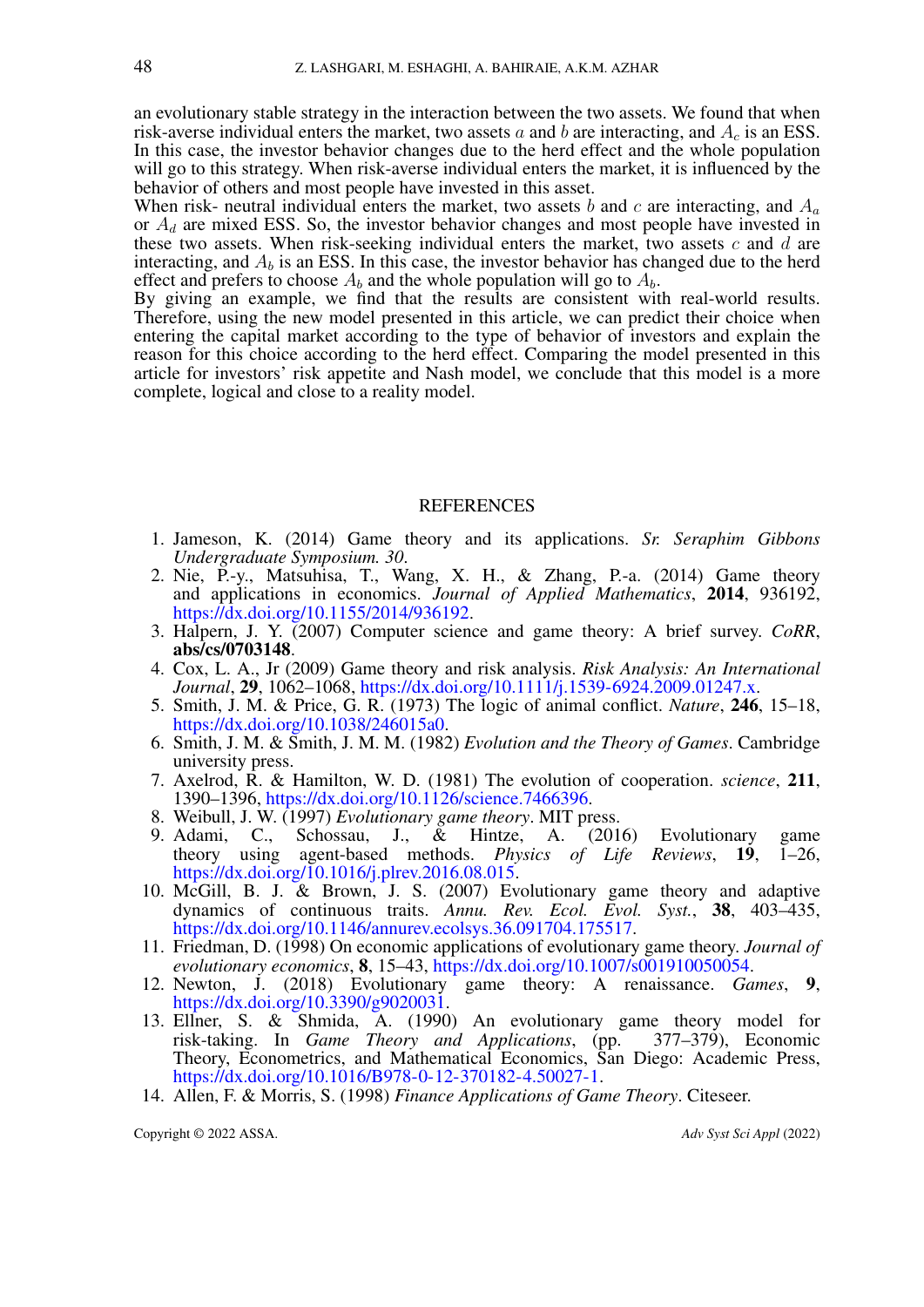- <span id="page-14-0"></span>15. Reneke, J. A. (2009) A game theory formulation of decision making under conditions of uncertainty and risk. *Nonlinear Analysis: Theory, Methods & Applications*, 71, e1239– e1246, [https://dx.doi.org/10.1016/j.na.2009.01.154.](https://dx.doi.org/10.1016/j.na.2009.01.154)
- <span id="page-14-1"></span>16. Rajbhandari, L. & Snekkenes, E. A. (2011) Using game theory to analyze risk to privacy: An initial insight. In *Privacy and Identity Management for Life*, 41–51, Springer, [https://dx.doi.org/10.1007/978-3-642-20769-3](https://dx.doi.org/10.1007/978-3-642-20769-3_4) 4.
- <span id="page-14-2"></span>17. Saad, W., Alpcan, T., Basar, T., & Hjorungnes, A. (2010) Coalitional game theory for security risk management. In *2010 Fifth International Conference on Internet Monitoring and Protection*, 35–40, IEEE, [https://dx.doi.org/10.1109/ICIMP.2010.14.](https://dx.doi.org/10.1109/ICIMP.2010.14)
- <span id="page-14-3"></span>18. Farshchi, S. M. R. & Kehvazadeh, I. (2012) Finding risk dominance strategy in imperfect game, a theory perspective. In *Proceedings of 2012 UKACC International Conference on Control*, 798–802, IEEE, [https://dx.doi.org/10.1109/CONTROL.2012.6334732.](https://dx.doi.org/10.1109/CONTROL.2012.6334732)
- <span id="page-14-4"></span>19. Jouini, E., Napp, C., & Viossat, Y. (2013) Evolutionary beliefs and financial markets. *Review of Finance*, 17, 727–766, [https://dx.doi.org/10.1093/rof/rfs004.](https://dx.doi.org/10.1093/rof/rfs004)
- <span id="page-14-5"></span>20. Alfinito, E., Barra, A., Beccaria, M., Fachechi, A., & Macorini, G. (2018) An evolutionary game model for behavioral gambit of loyalists: Global awareness and risk-aversion. *EPL (Europhysics Letters)*, 121, 38001, [https://dx.doi.org/10.1209/0295-5075/121/38001/meta.](https://dx.doi.org/10.1209/0295-5075/121/38001/meta)
- <span id="page-14-6"></span>21. Hafezalkotob, A., Mahmoudi, R., Hajisami, E., & Wee, H. (2018) Wholesaleretail pricing strategies under market risk and uncertain demand in supply chain using evolutionary game theory. *Kybernetes*, 47, 1178–1201, [https://dx.doi.org/10.1108/K-02-2017-0053.](https://dx.doi.org/10.1108/K-02-2017-0053)
- <span id="page-14-7"></span>22. Li, Z., Jin, G., & Duan, S. (2018) Evolutionary game dynamics for financial risk decision-making in global supply chain. *Complexity*, 2018, 1–10, [https://dx.doi.org/10.1155/2018/9034658.](https://dx.doi.org/10.1155/2018/9034658)
- <span id="page-14-8"></span>23. Jarrow, R. A. & Chatterjea, A. (2019) *An Introduction To Derivative Securities, Financial Markets, And Risk Management*. World Scientific.
- <span id="page-14-9"></span>24. Amaral, M. A. & Javarone, M. A. (2020) Heterogeneity in evolutionary games: an analysis of the risk perception. *Proceedings of the Royal Society A*, 476, 20200116, [https://dx.doi.org/10.1098/rspa.2020.0116.](https://dx.doi.org/10.1098/rspa.2020.0116)
- <span id="page-14-10"></span>25. Gao, L. & Zhao, Z.-Y. (2020) The evolutionary game of stakeholders' coordination mechanism of new energy power construction ppp project: A china case. *Sustainability*, 12, [https://dx.doi.org/10.3390/su12031045.](https://dx.doi.org/10.3390/su12031045)
- <span id="page-14-11"></span>26. An, H., Yang, R., Ma, X., Zhang, S., & Islam, S. M. (2021) An evolutionary game theory model for the inter-relationships between financial regulation and financial innovation. *The North American Journal of Economics and Finance*, 55, 101341, [https://dx.doi.org/10.1016/j.najef.2020.101341.](https://dx.doi.org/10.1016/j.najef.2020.101341)
- <span id="page-14-12"></span>27. Iyer, S., Reyes, J., & Killingback, T. (2014) An application of evolutionary game theory to social dilemmas: The traveler's dilemma and the minimum effort coordination game. *PLOS ONE*, 9, 1–11, [https://dx.doi.org/10.1371/journal.pone.0093988.](https://dx.doi.org/10.1371/journal.pone.0093988)
- <span id="page-14-13"></span>28. Sato, Y. (2003) Can evolutionary game theory evolve in sociology? *Sociological Theory and Methods*, 18, 185–196, [https://dx.doi.org/10.11218/ojjams.18.185.](https://dx.doi.org/10.11218/ojjams.18.185)
- <span id="page-14-14"></span>29. Bahiraie, A., Abbasi, B., Omidi, F., Hamzah, N. A., & Yaakub, A. H. (2015) Continuous time portfolio optimization. *International Journal of Nonlinear Analysis and Applications*, 6, 103–112, [https://dx.doi.org/10.22075/ijnaa.2015.258.](https://dx.doi.org/10.22075/ijnaa.2015.258)
- <span id="page-14-15"></span>30. Bahiraie, A., Azhar, A., & Ibrahim, N. A. (2011) A new dynamic geometric approach for empirical analysis of financial ratios and bankruptcy. *Journal of Industrial & Management Optimization*, 7, 947–965, [https://dx.doi.org/10.3934/jimo.2011.7.947.](https://dx.doi.org/10.3934/jimo.2011.7.947)
- <span id="page-14-16"></span>31. Keeney, R., Raiffa, H., & Rajala, D. (1979) Decisions with multiple objectives: Preferences and value trade-offs. *Systems, Man and Cybernetics, IEEE Transactions on*, 9, 403 – 403, [https://dx.doi.org/10.1109/TSMC.1979.4310245.](https://dx.doi.org/10.1109/TSMC.1979.4310245)
- 32. Friedman, M. & Savage, L. J. (1948) The utility analysis of choices involving risk. *Journal of Political Economy*, 56, 279–304, [https://dx.doi.org/10.1086/256692.](https://dx.doi.org/10.1086/256692)